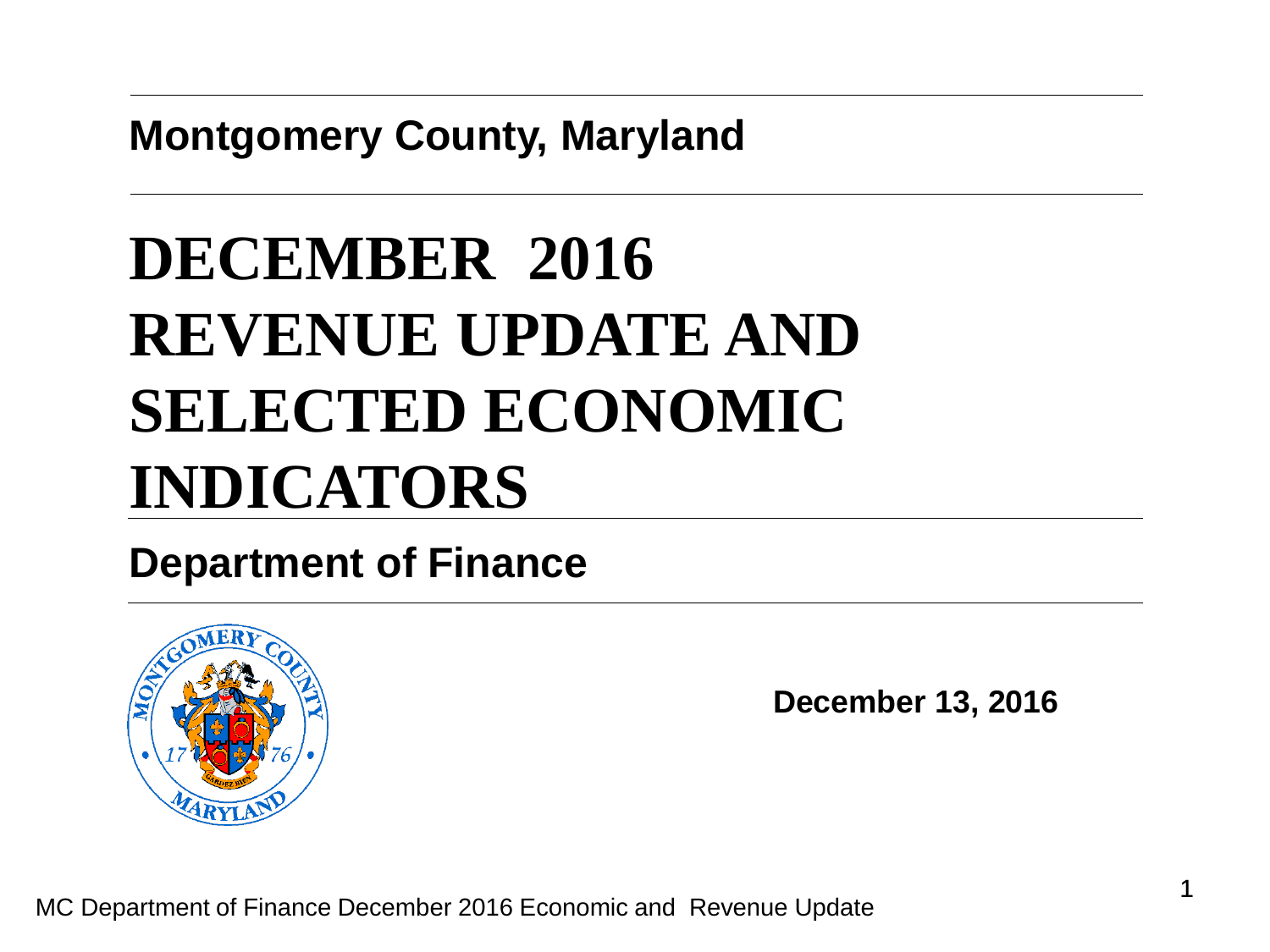#### *Overview*

- **Finance provides a full revenue update in December of each year, after the November income tax distribution**
- **At this time, near final data about the prior year income tax receipts are known, and updates are available to certain economic factors**
- **Another full update is done for the March budget**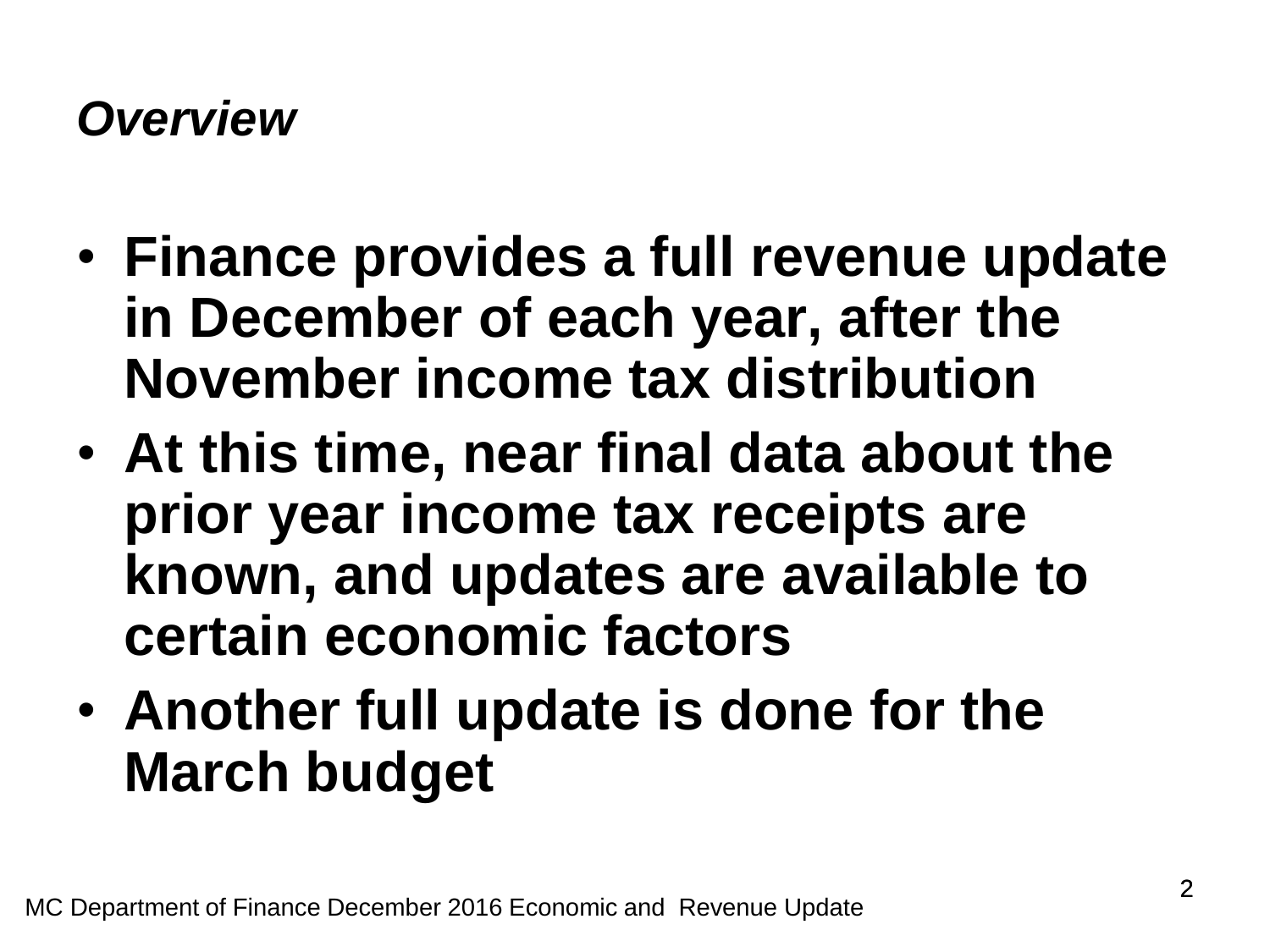## **ECONOMIC OUTLOOK - SUMMARY**

MC Department of Finance December 2016 Economic and Revenue Update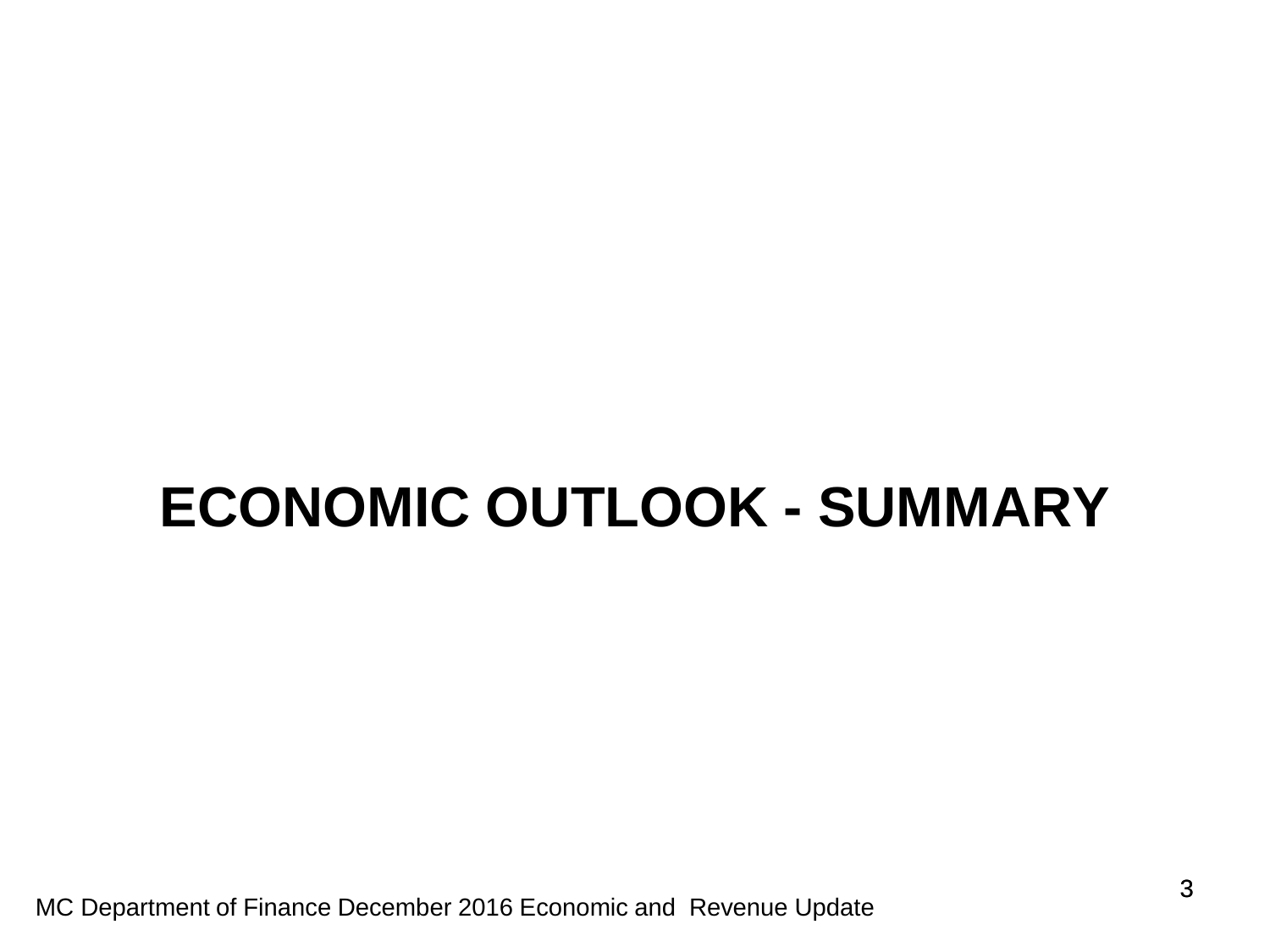#### *Signs of a Continued Economic Recovery*

- **A drop in unemployment rate from 4.0 percent in October 2015 to 3.4 percent in October 2016, a modest increase in resident employment estimated for CY16 (↑0.8%), and an estimated increase in wage and salary income in CY16 (↑4.6%) that follows an increase of 4.9 percent in CY15.**
- **Payroll employment is expected to increase 0.7 percent in CY16 that follows a 1.4 percent increase in CY15.**
- **Sales of existing homes are expected to increase 6.4 percent in CY16 after increasing 11.1 percent in CY15.**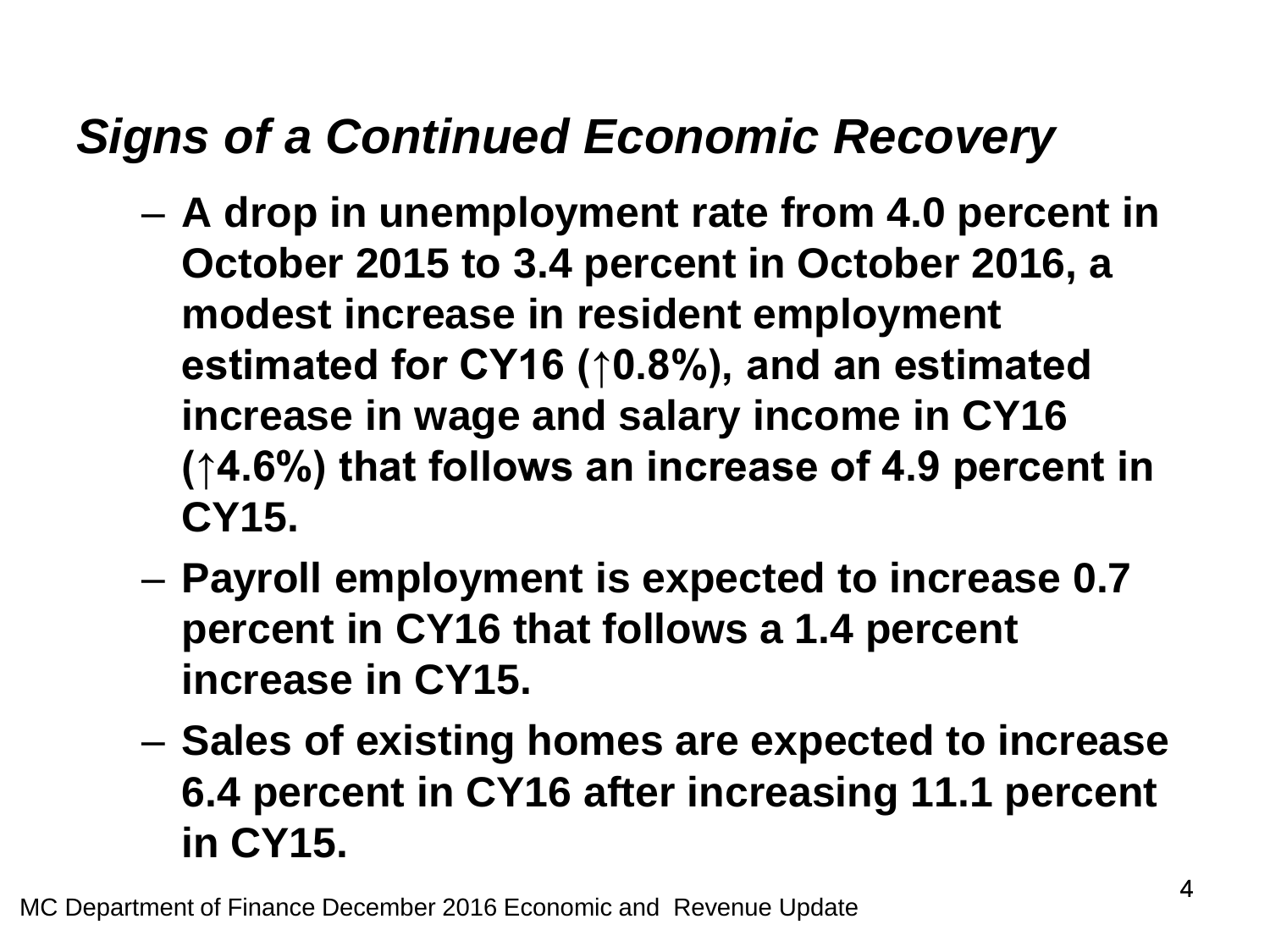| <b>ECONOMIC</b><br><b>INDICATOR</b><br><b>DASHBOARD</b> | <b>LATEST</b><br><b>DATA</b> | <b>REVENUE</b><br><b>AFFECTED</b>     | <b>EXPLANATION</b>                                                                   | <b>COMPARISON</b>         | <b>DIRECTION</b><br>$(yr.-over-yr.)$ |
|---------------------------------------------------------|------------------------------|---------------------------------------|--------------------------------------------------------------------------------------|---------------------------|--------------------------------------|
| <b>INFLATION</b>                                        | 0.83%<br>Sept. 2016          | <b>Property Taxes</b>                 | Key determinant of property<br>tax revenues at the Charter<br>Limit                  | 2015: 0.33%               |                                      |
| <b>UNEMPLOYMENT</b><br><b>RATE</b>                      | 3.4%<br>Oct. 2016            | <b>Income Taxes</b>                   | Indicates overall health of<br>the job market                                        | 4.0%<br>Oct. 2015         |                                      |
| <b>RESIDENT</b><br><b>EMPLOYMENT</b>                    | 537,935<br>Oct. 2016         | <b>Income Taxes</b>                   | Primary determinant of<br>income tax receipts                                        | 528,963<br>Oct. 2015      |                                      |
| <b>PAYROLL</b><br><b>EMPLOYMENT</b><br>(Estimated)      | 495,200<br>Oct. 2016         | <b>Income Taxes</b>                   | Another determinant of<br>income tax receipts                                        | 487,200<br>Oct. 2015      |                                      |
| STOCK MARKET -<br><b>S&amp;P 500</b>                    | 2,198.81<br>Nov. 30,<br>2016 | <b>Income Taxes</b>                   | Key determinant of capital<br>gains portion of the income<br>tax                     | 2,043.94<br>Dec. 31, 2015 |                                      |
| <b>HOME SALES</b>                                       | 1,005<br>Oct. 2016           | Transfer/<br><b>Recordation Taxes</b> | Indicates activity affecting<br>receipts                                             | 935<br>Oct. 2015          |                                      |
| <b>HOME PRICES</b><br>(Median Price Sold)               | \$403,488<br>Oct. 2016       | Transfer/<br><b>Recordation Taxes</b> | Taxes are based on values,<br>affects amount of taxes<br>collected                   | \$389,000<br>Oct. 2015    |                                      |
| <b>FEDERAL FUNDS RATE</b>                               | 0.40%<br>Nov. 2016           | Investment<br>Income                  | County's return on<br>investments closely<br>correlated with the Fed<br><b>Funds</b> | 0.12%<br>Nov. 2015        |                                      |

MC Department of Finance December 2016 Economic and Revenue Update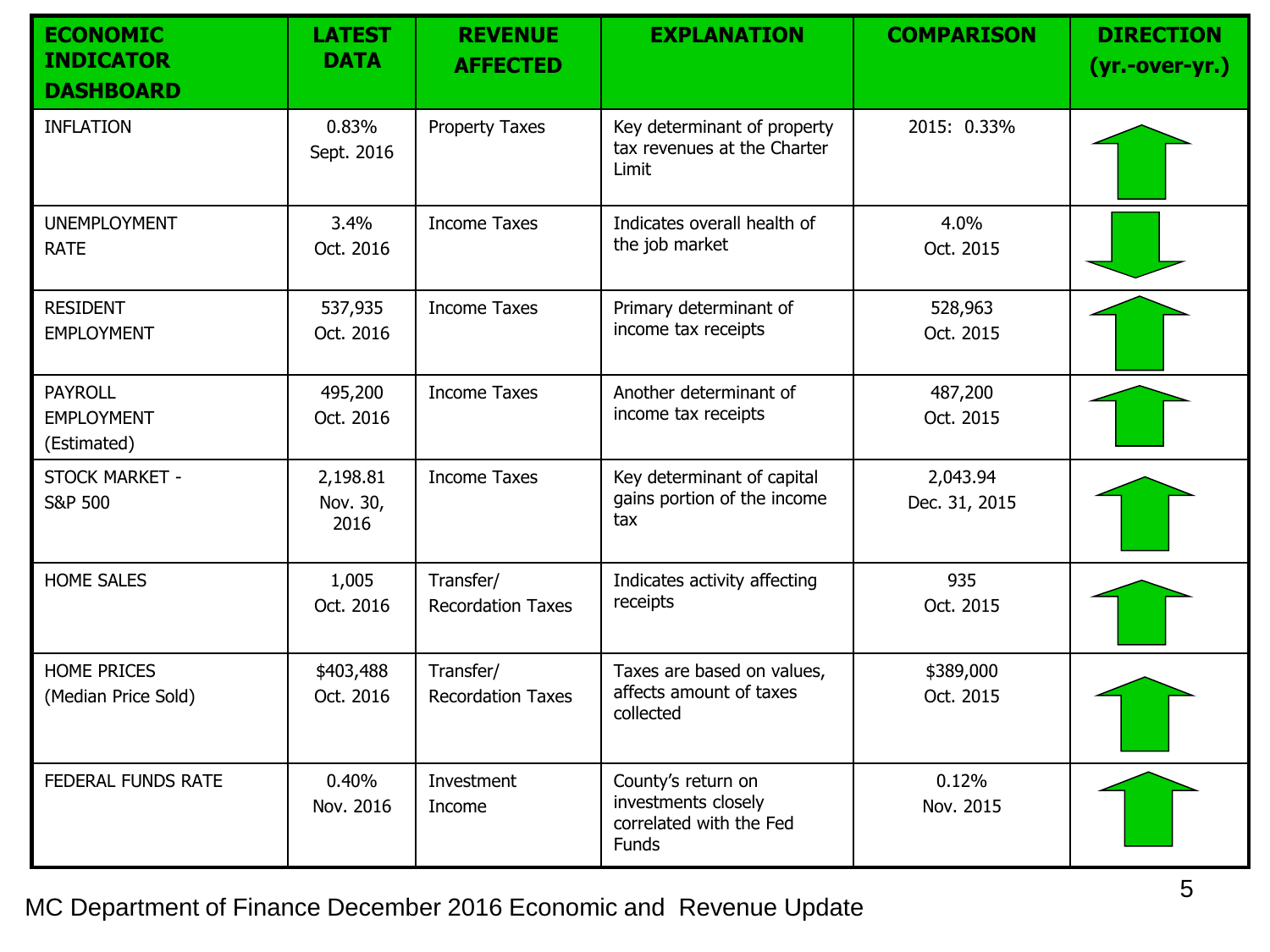#### *Department of Finance estimates that the County's resident employment will reach 531,500 in CY16 (↑0.8%) over CY15.*

On a year-over-year basis, resident employment increased by over 8,900 from October 2015 to October of this year.

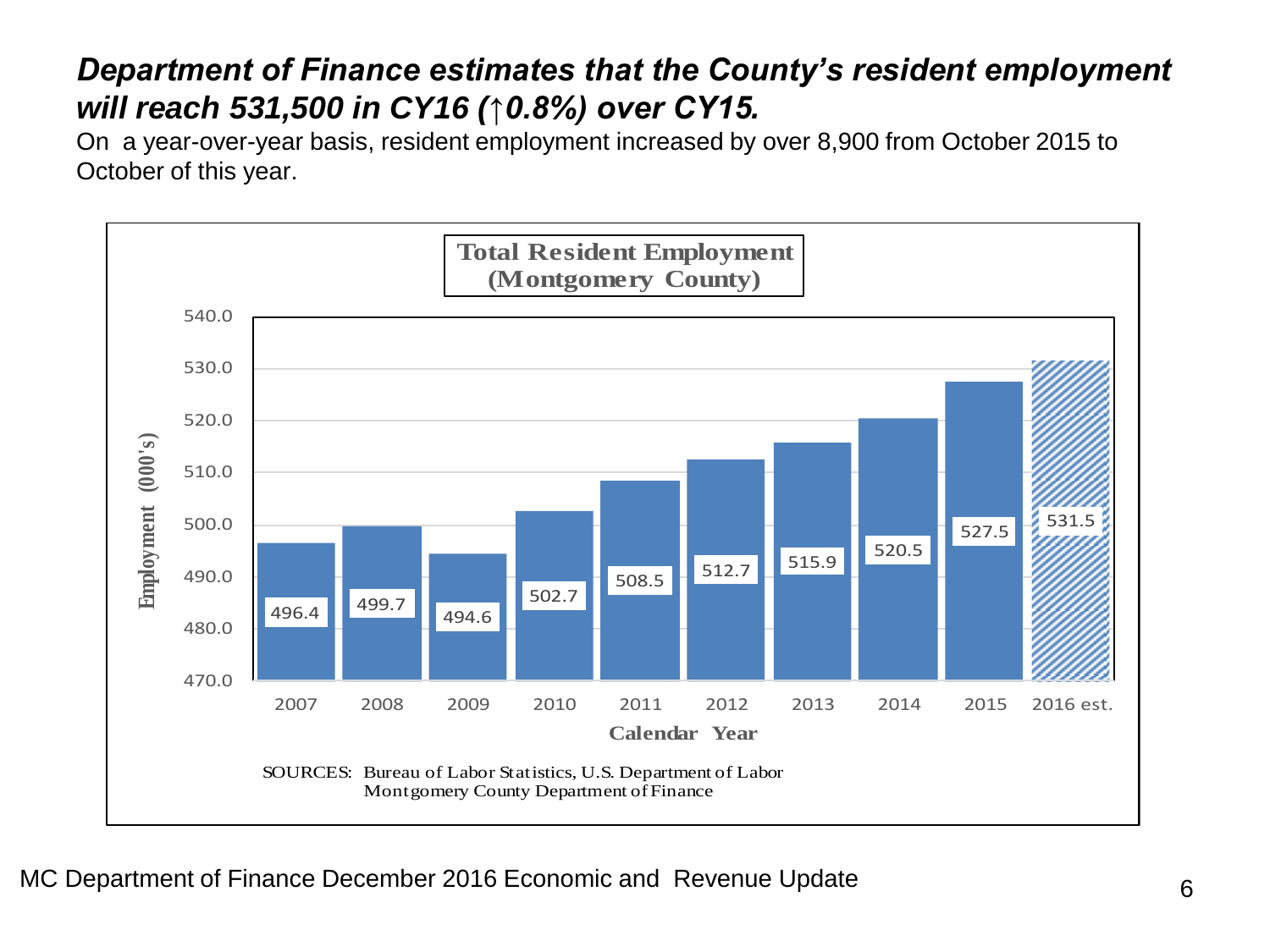#### *The Department of Finance estimates that the County's unemployment rate will decline to 3.4 percent in CY16 – an eight-year low.*

The unemployment rate in October was 3.4 percent compared to 4.0 percent in October 2015.

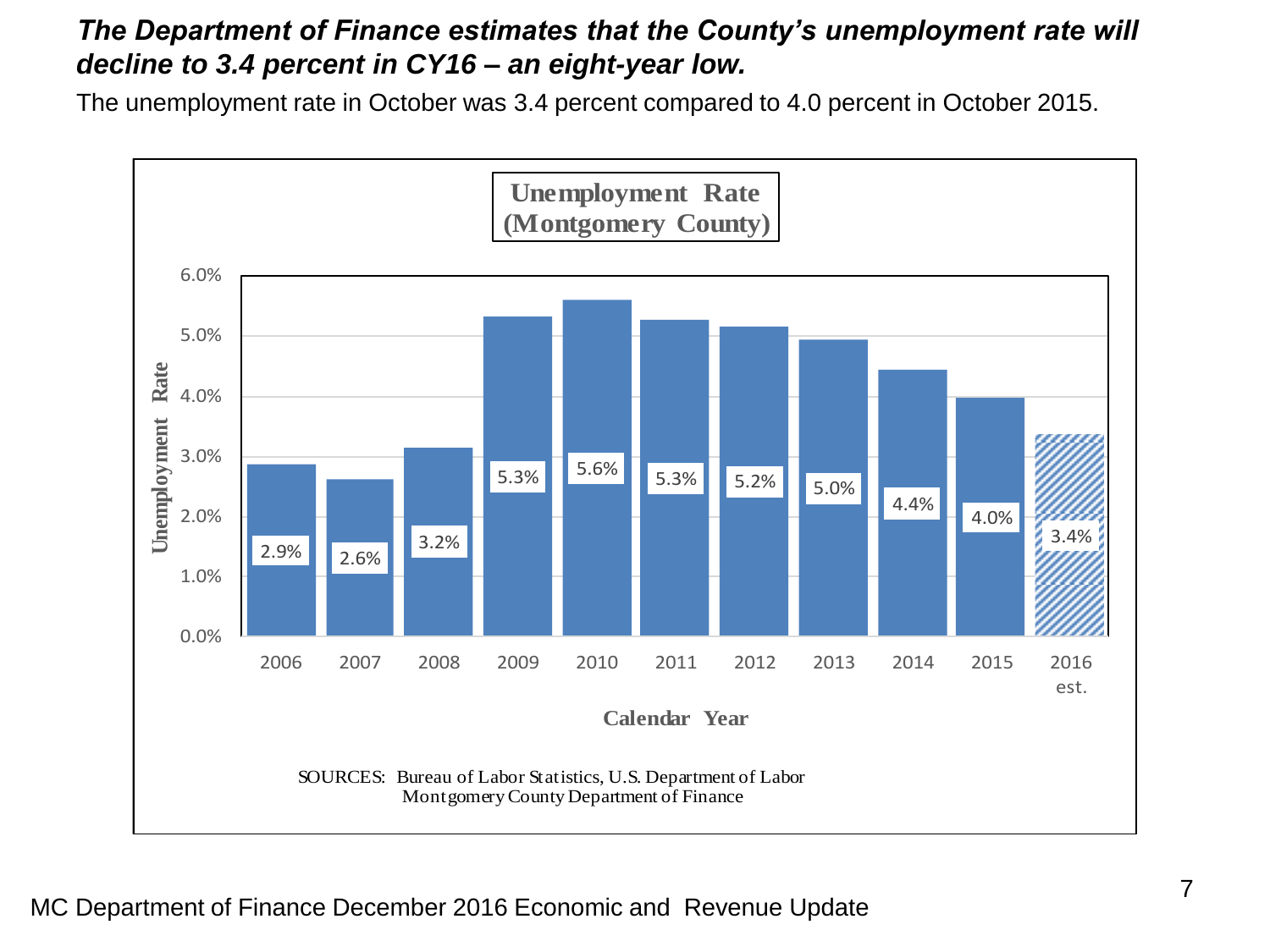#### *Inflation was 0.83 percent in September 2016.*

**Overall for the Washington-Baltimore consolidated region, the CPI has increased 1.16 percent for the calendar year ending in September. For calendar year 2015, the index increased a modest 0.33 percent compared to 1.54 percent in CY14.**

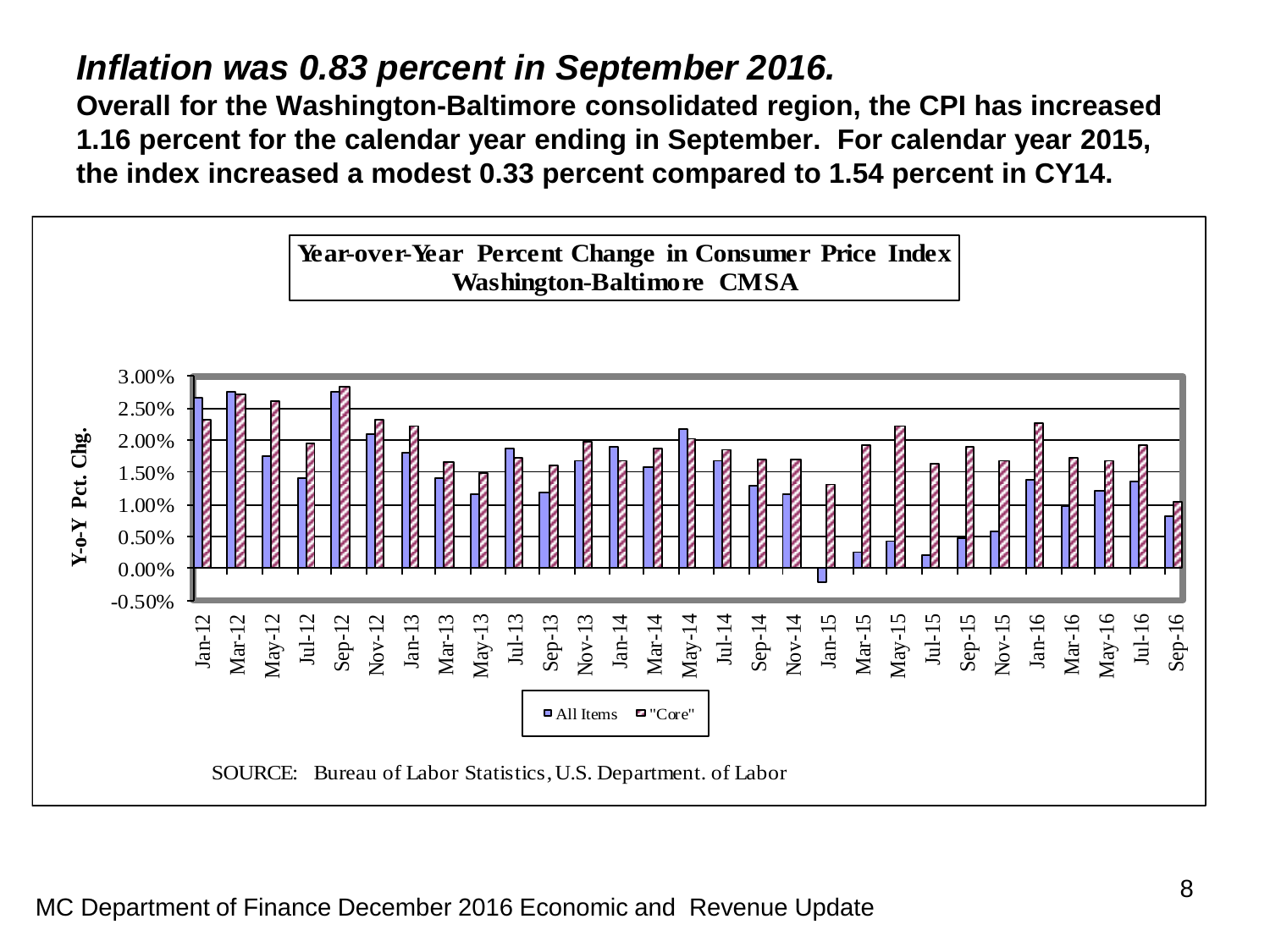#### *Home sales are estimated to increase 6.4 percent this year to a ten-year high.*

**Total sales of existing homes decreased 4.2 percent in CY14 but increased 11.1 percent in CY15.** 

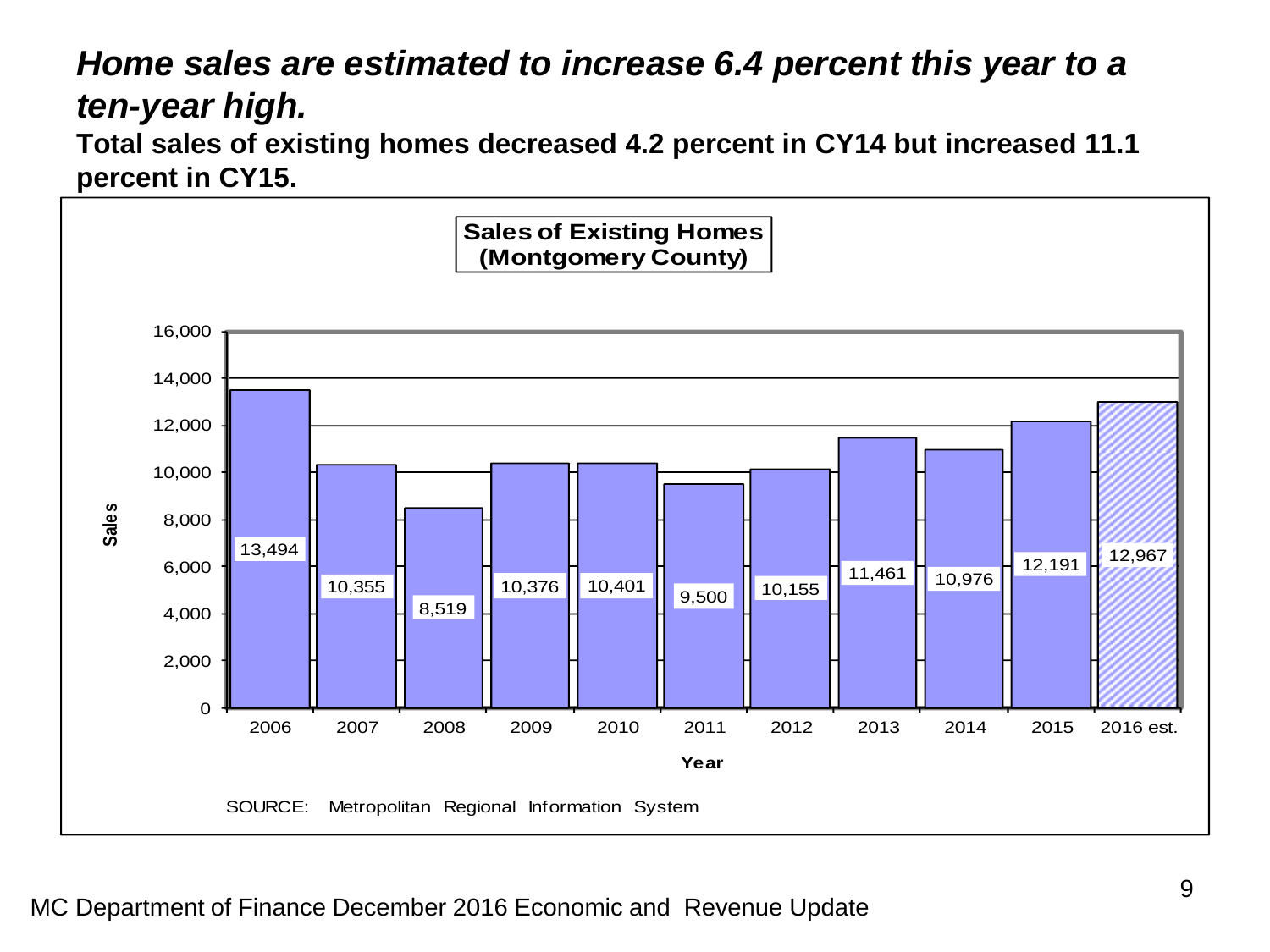#### *Median home sales prices are expected to increase 1.2 percent in CY16 following no increases in CY14 and CY15.*

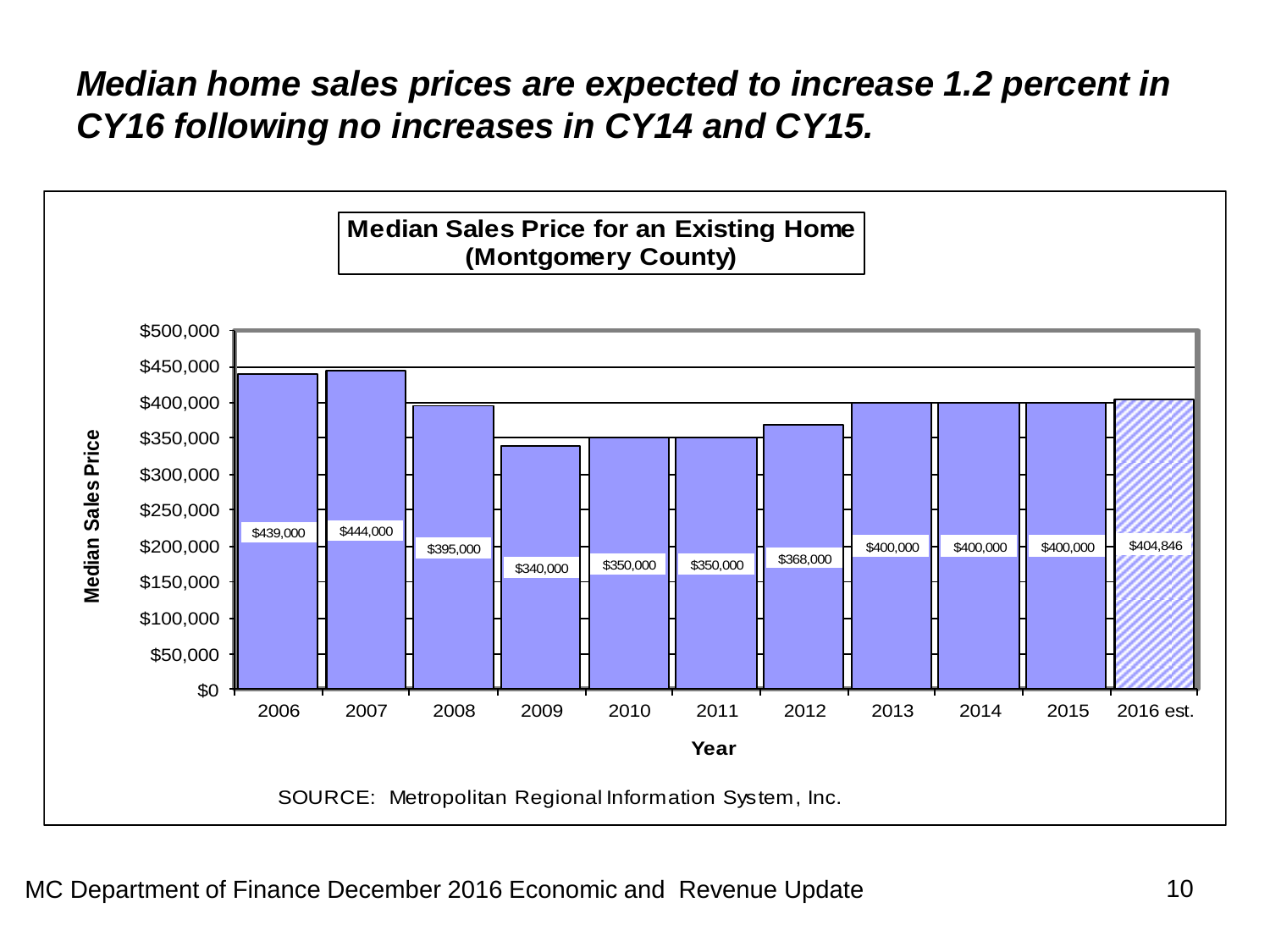## **REVENUE UPDATE**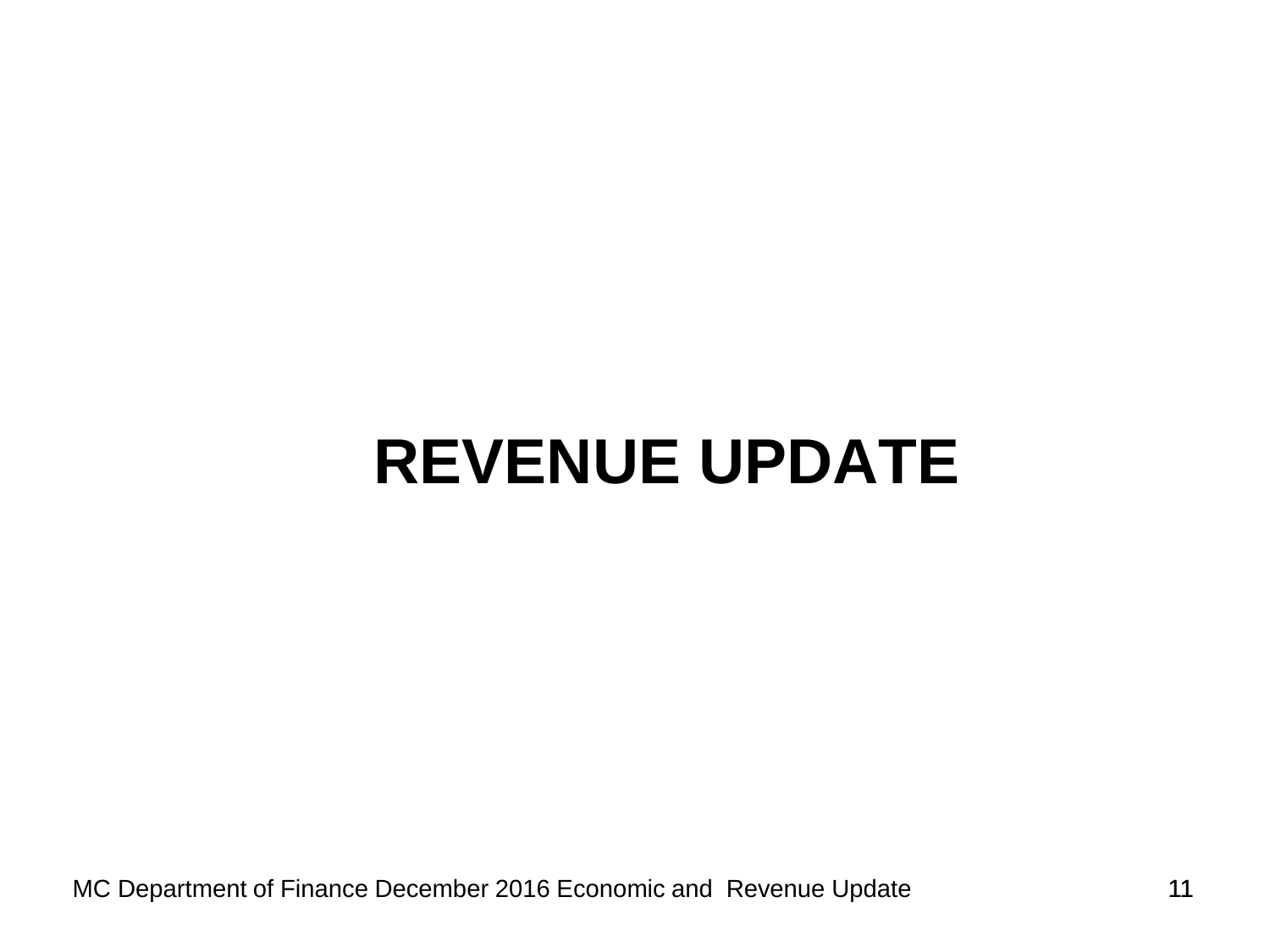#### *FY17 and FY18 Summary*

**The outlook for the remainder of this fiscal year (FY17) and next year (FY18) suggests a modest decline in revenues over the two-year period compared to the estimates prepared for the FY17 budget. This decrease is mainly attributed to revisions to income tax, property tax, transferrecordation, and fuel-energy tax revenues. The combined decrease of all tax-supported revenues in FY17 and FY18 is \$25.6 million lower than previously estimated.**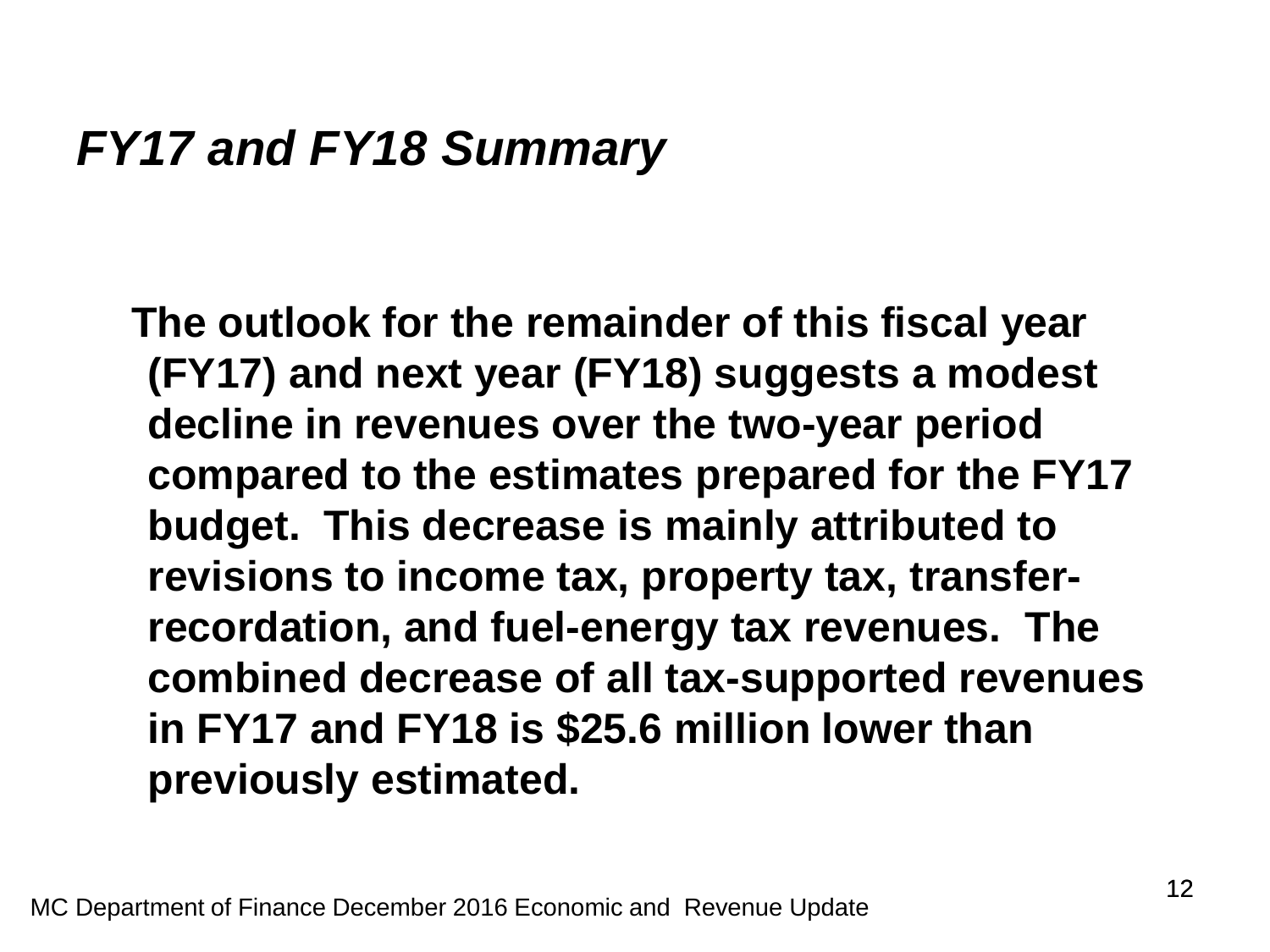#### **Revenue Update**

*December revised revenues for FY17 are \$3.852 million below the FY17 Budget estimates. The major contributors are the estimated decreases in the property and transfer/recordation tax revenues but partially offset by an increase in income taxes.*

|                             | <b>FY17 BUDGET - DECEMBER 2016 UPDATE (\$MIL.)</b> |             |                   |  |  |
|-----------------------------|----------------------------------------------------|-------------|-------------------|--|--|
|                             | <b>FY17 Budget</b>                                 | Dec. Update | <b>Difference</b> |  |  |
| <b>Income</b>               | \$1,487.577                                        | \$1,497.201 | \$9.624           |  |  |
| <b>Property</b>             | \$1,738.669                                        | \$1,735.234 | (\$3.435)         |  |  |
| <b>Transfer/Recordation</b> | \$165.801                                          | \$157.303   | (\$8.498)         |  |  |
| <b>Other Taxes:</b>         |                                                    |             |                   |  |  |
| --Admissions                | \$3.066                                            | \$3.194     | \$0.128           |  |  |
| --Fuel/Energy               | \$203.990                                          | \$202.204   | (\$1.786)         |  |  |
| -Telephone                  | \$50.309                                           | \$50.957    | \$0.648           |  |  |
| --Hotel/Motel               | \$20.637                                           | \$20.053    | (\$0.584)         |  |  |
| <b>Investment Income</b>    | n.a                                                | n.a         | n.a               |  |  |
| <b>Highway User Revenue</b> | \$3.742                                            | \$3.740     | (\$0.002)         |  |  |
| E-Cigarettes                | \$0.338                                            | \$0.393     | \$0.054           |  |  |
| <b>TOTAL</b>                | \$3,674.130                                        | \$3,670.278 | (\$3.852)         |  |  |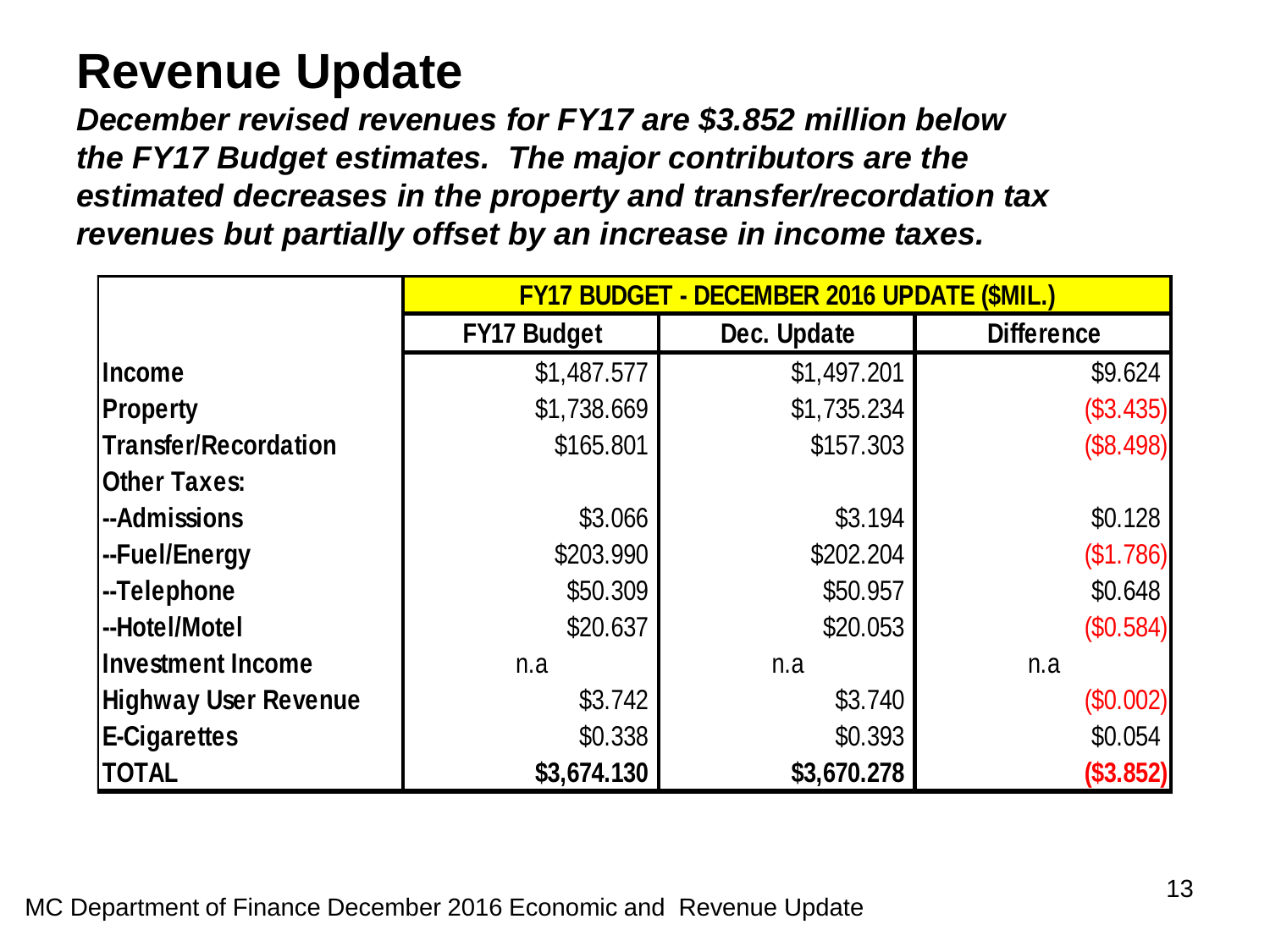#### **Revenue Update**

*December revised revenue estimates for FY18 are \$21.613 million below the FY17 Budget estimates. The decrease is attributed to weaker income and property tax revenues.*

|                             | FY17 BUDGET - DECEMBER 2016 UPDATE (\$MIL.) |             |                   |  |  |
|-----------------------------|---------------------------------------------|-------------|-------------------|--|--|
|                             | <b>FY18 Estimate</b>                        | Dec. Update | <b>Difference</b> |  |  |
| <b>Income</b>               | \$1,582.157                                 | \$1,570.447 | (\$11.710)        |  |  |
| <b>Property</b>             | \$1,779.222                                 | \$1,769.091 | (\$10.131)        |  |  |
| Transfer/Recordation        | \$169.642                                   | \$170.893   | \$1.251           |  |  |
| <b>Other Taxes:</b>         |                                             |             |                   |  |  |
| -Admissions                 | \$3.244                                     | \$3.290     | \$0.046           |  |  |
| -Fuel/Energy                | \$206.554                                   | \$204.333   | (\$2.221)         |  |  |
| -Telephone                  | \$50.767                                    | \$52.504    | \$1.737           |  |  |
| -Hotel/Motel                | \$21.371                                    | \$20.676    | (\$0.695)         |  |  |
| <b>Investment Income</b>    | n.a                                         | n.a         | n.a               |  |  |
| <b>Highway User Revenue</b> | \$3.742                                     | \$3.790     | \$0.048           |  |  |
| <b>E-Cigarettes</b>         | \$0.349                                     | \$0.412     | \$0.063           |  |  |
| <b>TOTAL</b>                | \$3,817.048                                 | \$3,795.435 | (\$21.613)        |  |  |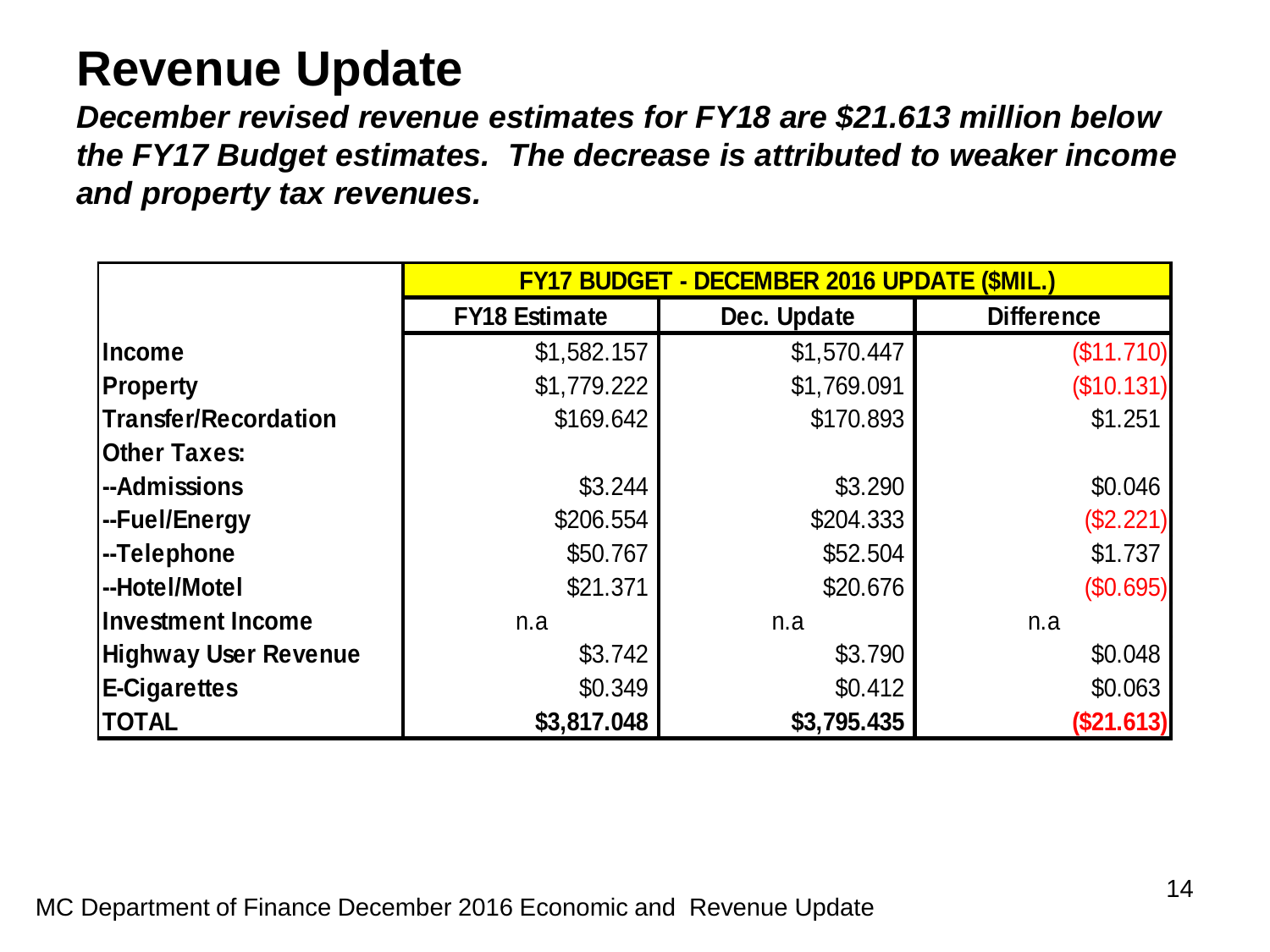### *Income Tax Volatility*

*Year-over-year percent changes in the income tax are volatile and highly sensitive to economic events such as recessions, changes in local, state, and federal tax rates, and capital gains.*

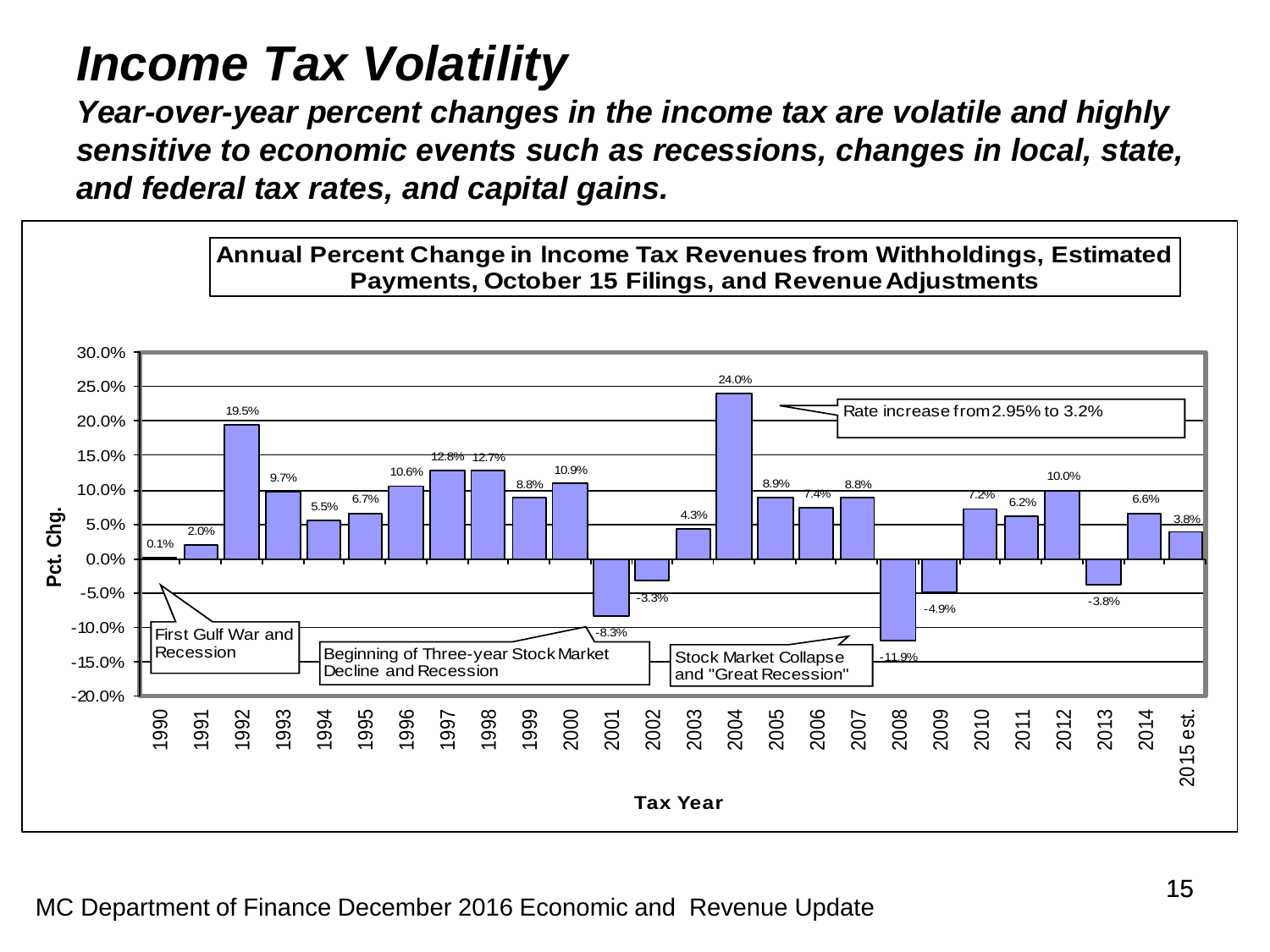### *Income Tax – "It is all about the November distribution".*

- **The largest share (five year average of nearly 81.2%) of the County's income tax revenues for any tax year comes in quarterly distributions of withholdings and estimated payments.**
- **The November distribution reflects actual results from the prior tax year (e.g., final tax year 2015 in November 2016) and provides a near final review of last year's tax liability – this provides a base for future projections.**
- **The State Comptroller's Office also adjusts its distribution formula for the current fiscal year based on the prior tax year results (e.g., 2015 tax year final results affect quarterly distributions for this fiscal year).**
- **Income tax revenues represented 47.8 percent of total General Fund tax revenues in FY16 and nearly 46.0 percent of the County's total General Fund revenues.**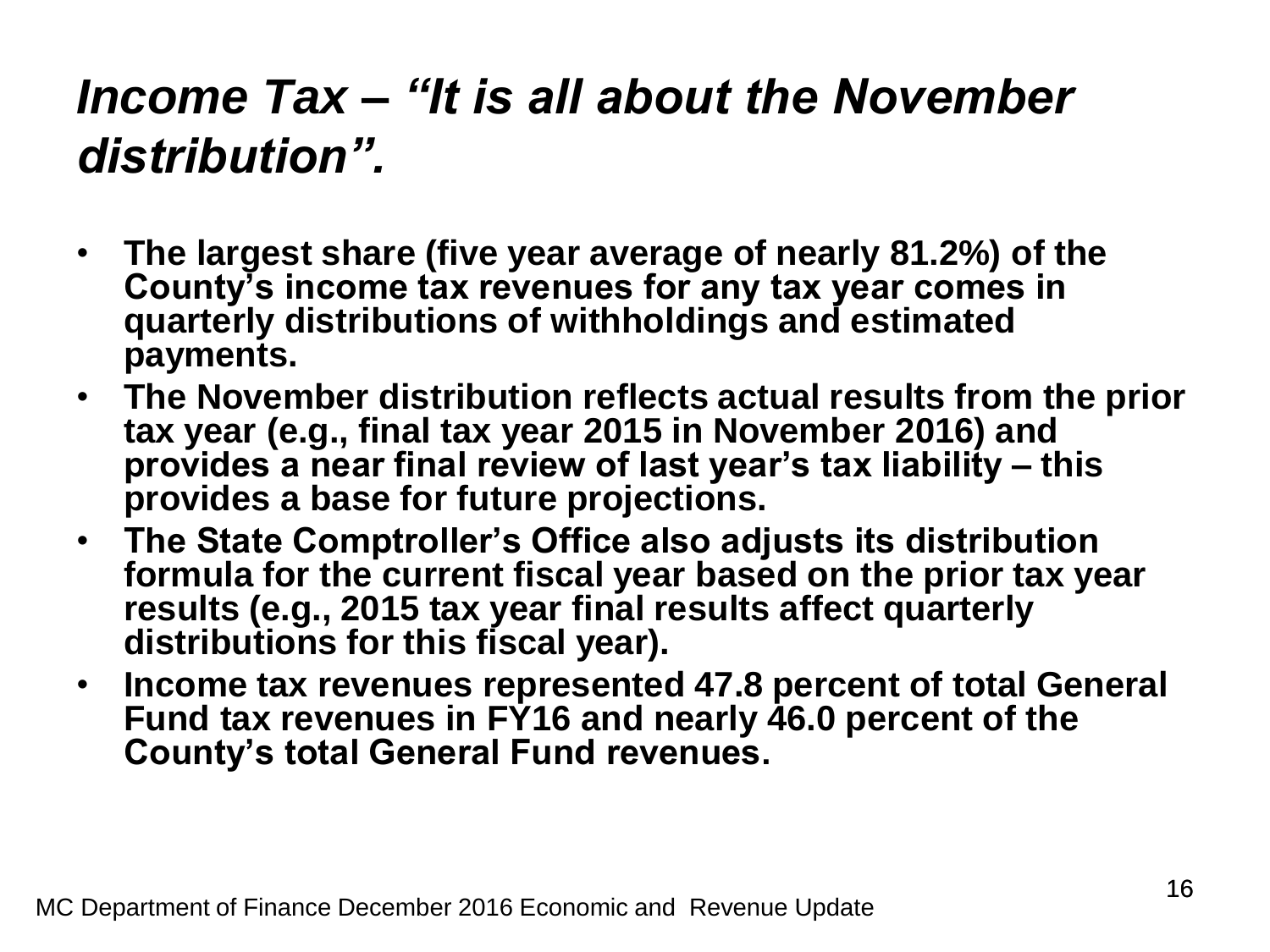### *Income Tax – November distributions*

| (millions)                                                                                                                                                                                                                                                                                                                                                                                                                                                                                                                                                                                                                                                                                                                                                                                                                 | Actual<br><b>FY14</b> | Actual<br><b>FY15</b> | Actual<br><b>FY16</b> | <b>Estimated</b><br><b>FY17</b> | Actual<br><b>FY17</b> | <b>Difference</b><br><b>Actual/Estimate</b><br><b>FY17</b> |  |
|----------------------------------------------------------------------------------------------------------------------------------------------------------------------------------------------------------------------------------------------------------------------------------------------------------------------------------------------------------------------------------------------------------------------------------------------------------------------------------------------------------------------------------------------------------------------------------------------------------------------------------------------------------------------------------------------------------------------------------------------------------------------------------------------------------------------------|-----------------------|-----------------------|-----------------------|---------------------------------|-----------------------|------------------------------------------------------------|--|
| October 15 <sup>th</sup> Filings and Adjustments                                                                                                                                                                                                                                                                                                                                                                                                                                                                                                                                                                                                                                                                                                                                                                           | \$167.61              | \$79.13               | 76.80*                | \$135.02                        | \$135.35              | \$0.33                                                     |  |
| <b>Withholding and Estimated payments</b><br>for 3 <sup>rd</sup> Quarter                                                                                                                                                                                                                                                                                                                                                                                                                                                                                                                                                                                                                                                                                                                                                   | \$258.47              | \$261.64              | \$271.10              | \$283.28                        | \$288.73              | \$5.45                                                     |  |
| <b>Total November Distribution</b>                                                                                                                                                                                                                                                                                                                                                                                                                                                                                                                                                                                                                                                                                                                                                                                         | \$426.08              | \$340.77              | \$347.90              | \$418.30                        | \$424.08              | \$5.78                                                     |  |
| * According to the Comptroller of Maryland, not all returns for October 15 filings were processed for the November distribution<br>. Increase in receipts from October 15th Filings and Adjustments is based on an<br>adjustment to reflect final income tax receipts due the County for tax year 2015 as<br>compared to tax year 2014. The State has indicated that the County's income tax<br>receipts from withholdings and estimated payments for the third quarter of tax year 2016<br>are 6.5% higher than for tax year 2015 and above the estimate for the FY17 Budget.<br>. Increase of 6.5% in actual withholdings and estimated payments compared to last year<br>is due to a 6.2% increase in income tax collections from withholdings and estimated<br>payments statewide from November 2015 to November 2016. |                       |                       |                       |                                 |                       |                                                            |  |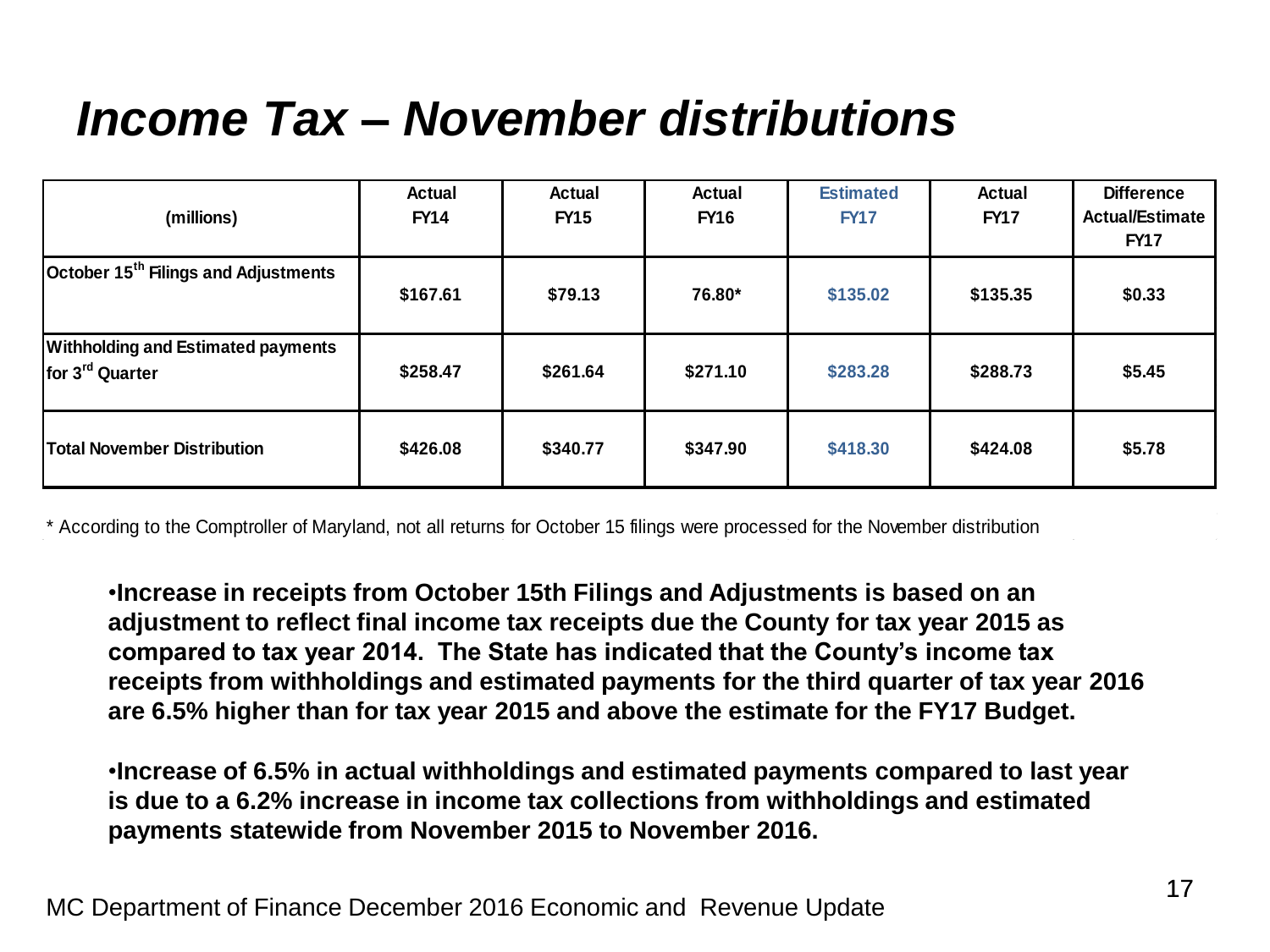#### *Income Tax – Economic Factors*

- **Resident employment is expected to increase 0.8 percent in CY16 and increase 0.5 percent in CY17. Those increases are lower compared to March 2016 economic assumptions of 1.1 percent increase in CY16 and 0.8 percent in CY17.**
- **Personal income is estimated to increase 4.0 percent in CY16 and 4.6 percent in CY17. Those increases are below the March assumptions of 4.9 percent in CY16 and 5.5 percent in CY17.**
- **Wage and salary income is expected to increase 4.6 percent in CY16 and increase 4.2 percent in CY17. The increase in CY16 is above the March 2016 economic assumption (4.4%) but below the CY17 March economic assumption of 4.5 percent.**
- **The revisions are based on the Bureau of Revenue Estimates' (Comptroller of Maryland) September forecasts.**
- **The revised economic assumptions will result in a reduction in the estimated income tax revenues from FY18 to FY22 compared to the estimates in the FY17 Approved Budget.**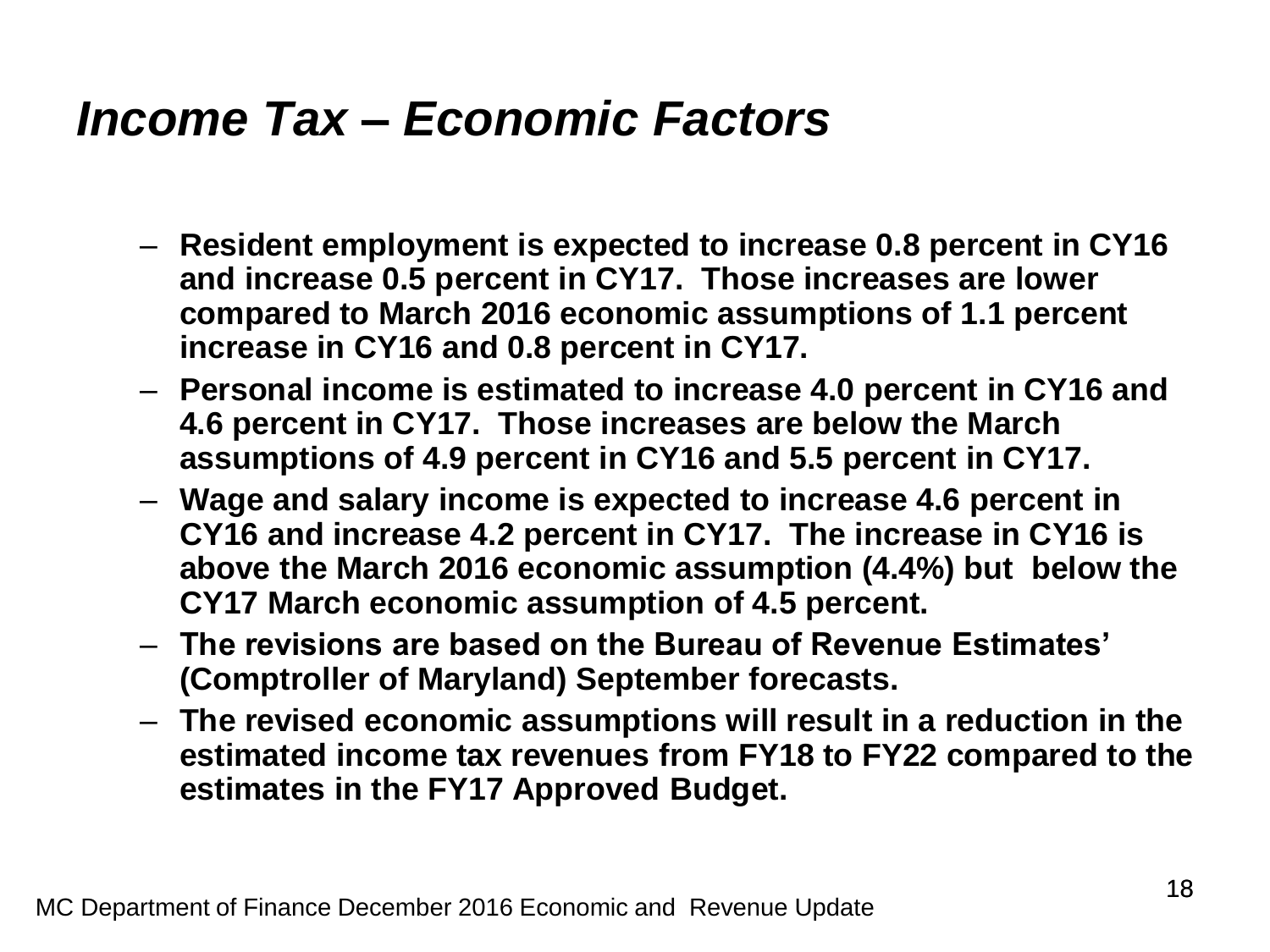### *Income Tax*

*The amount of revenues from the November distribution has been correlated to the stock market (S&P 500 Index) with the exception of 2013 attributed to fiscal cliff (TY2013).* 

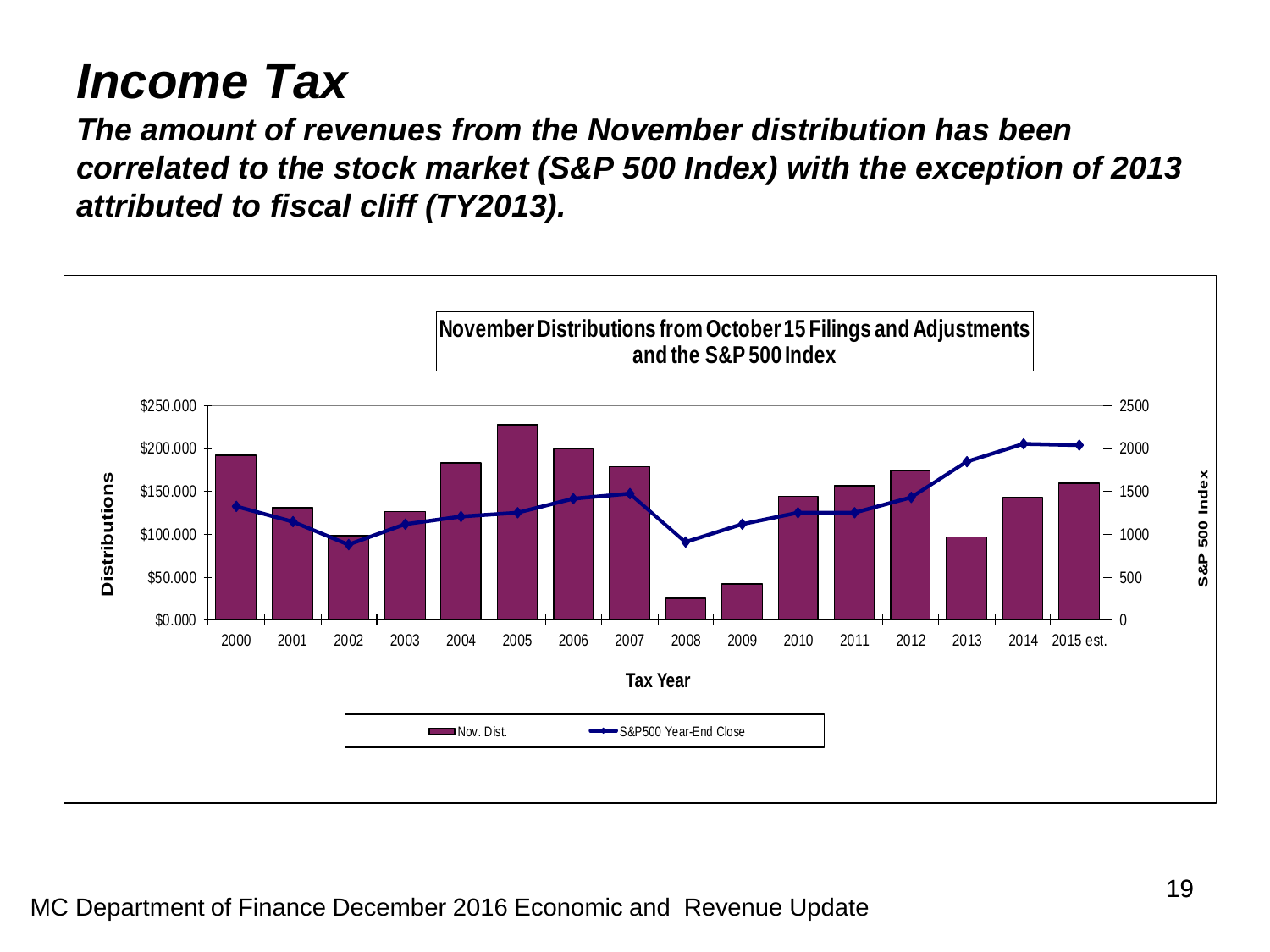### *Property Tax*

- **The inflation rate is expected to be 1.20 percent in calendar year 2016 which is lower than the 1.30 percent assumed in the FY17 Approved Budget. Since the previous inflation rate of 1.30 percent was used to derive the property tax revenues at the Charter Limit for FY18, the lower rate of 1.20 percent will reduce the estimated tax revenues for FY18 at the Charter Limit.**
- **The reassessment rates for real property for Group Two for fiscal year 2018 will be released by the Maryland State Department of Assessments and Taxation (SDAT) at the end of December. Preliminary indications are that this group will experience an increase in the real property tax base.**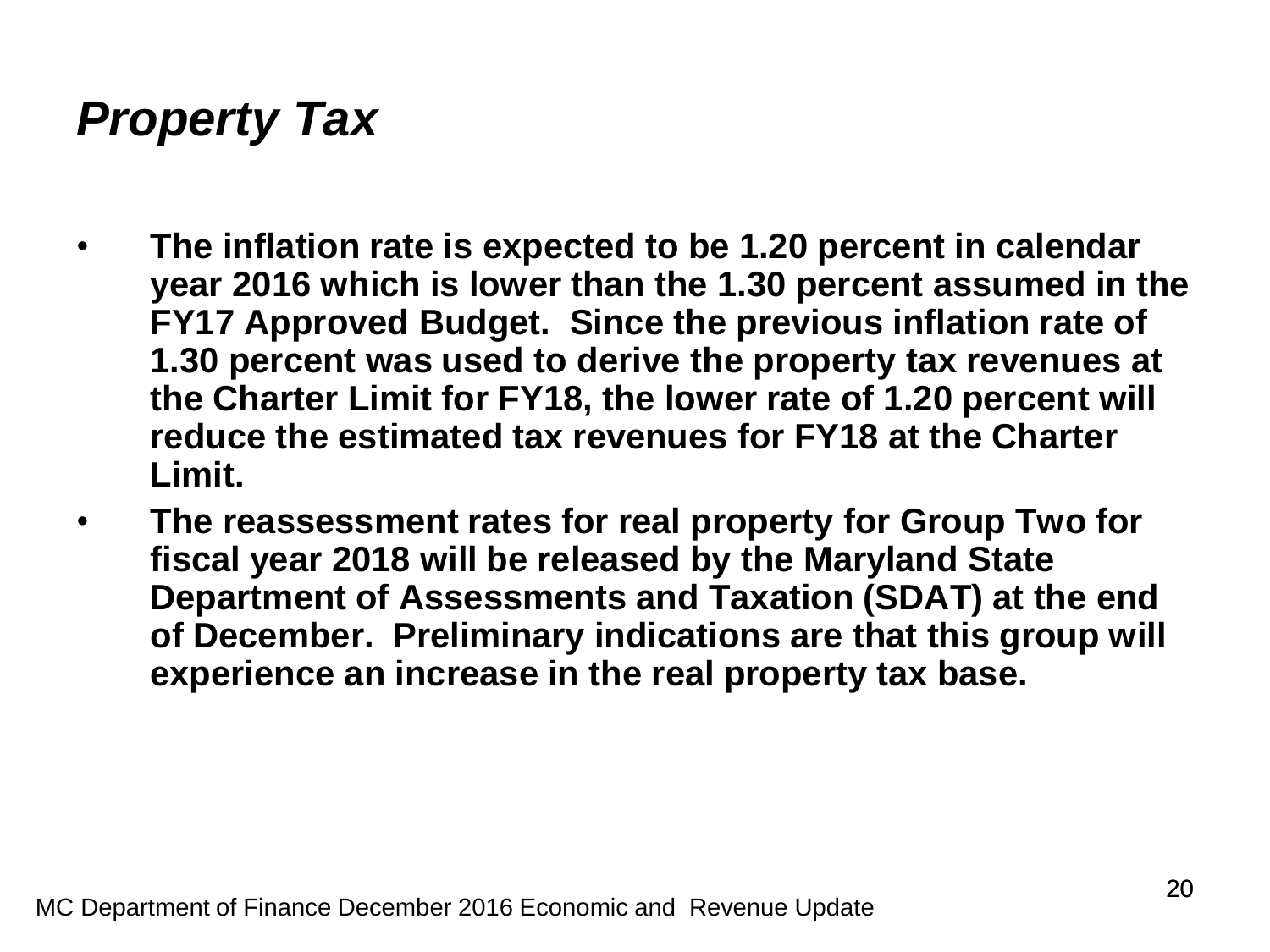#### *Transfer and Recordation Taxes*

- **Home sales are expected to increase 6.4 percent in CY16 and median prices are estimated to increase 1.2 percent. Based on transfer tax collections to date, the residential and non-residential real estate market is estimated to experience growth in FY17 albeit below FY17 budget estimates.**
- **Because of the estimated increase of home sales in CY16 and a modest increase in CY17, Finance estimates that the number of residential transfers increases 4.4 percent in FY17.**
- **Total transfer tax revenues on residential transactions are expected to increase 9.8 percent in FY17.**
- **Reflecting the General Fund rate cut in the recordation tax effective September 1, total recordation tax revenues are expected to be slightly above \$50.3 million.**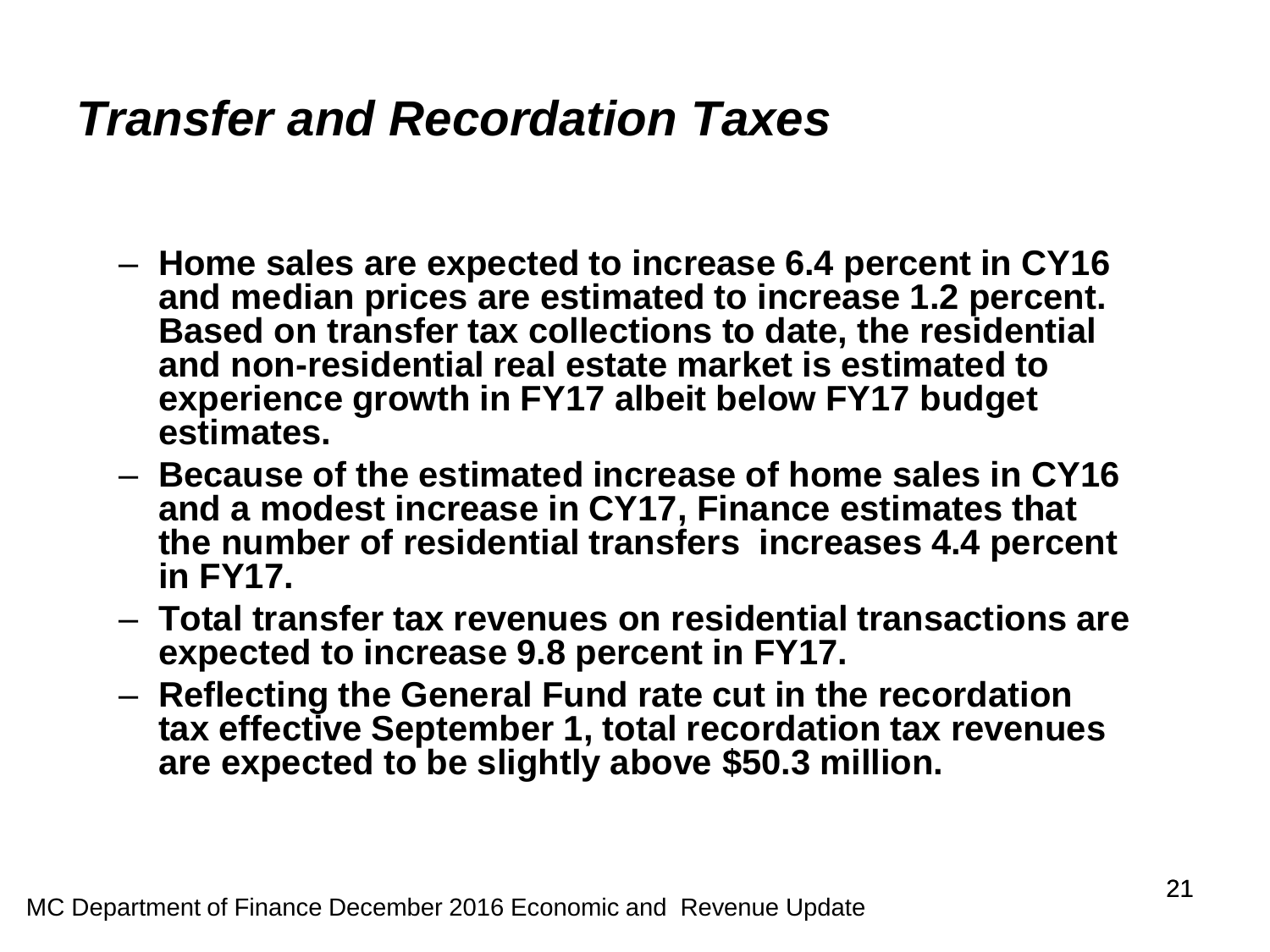#### *Transfer and Recordation Taxes*

*Since reaching an all time high of \$241.7 million in FY06, transfer and recordation taxes declined to \$127.3 million in FY12. With the cut in the tax rate in the General Fund portion of the recordation tax from \$4.40 per \$1,000 to \$4.16 per \$1,000, the transfer and recordation taxes for the General Fund are estimated to reach \$204.5 million by FY22 – \$37.2 million below the FY06 peak.*

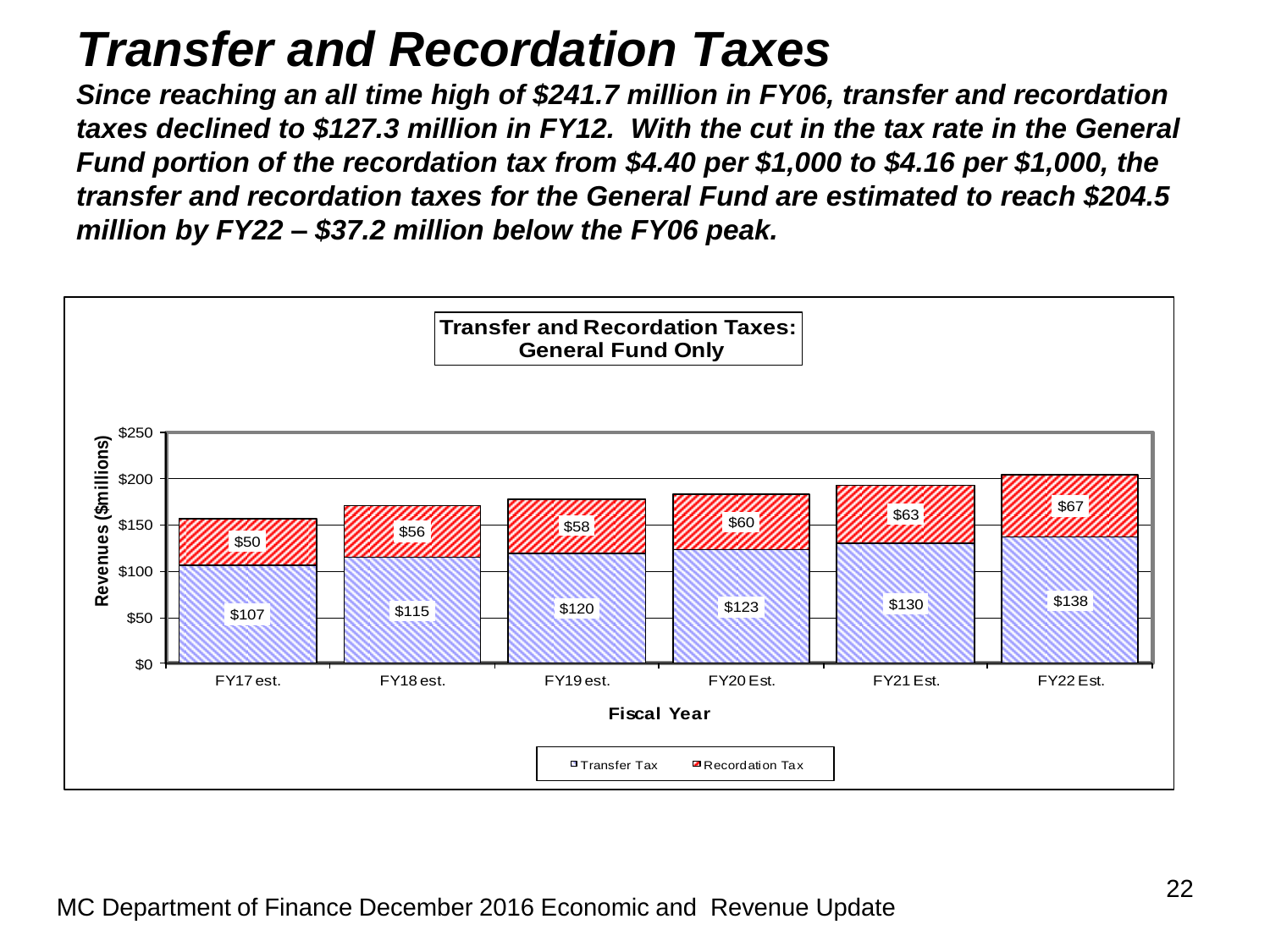### *Other Tax Revenues*

*Other tax revenues are estimated to decrease 0.4 percent in FY17 over budget estimates due to estimated decrease in fuel and energy and hotel-motel tax revenues. Over the current six-year period (FY17-FY22), total other tax revenues are estimated to be \$1.6 million below FY17 budget estimates.*